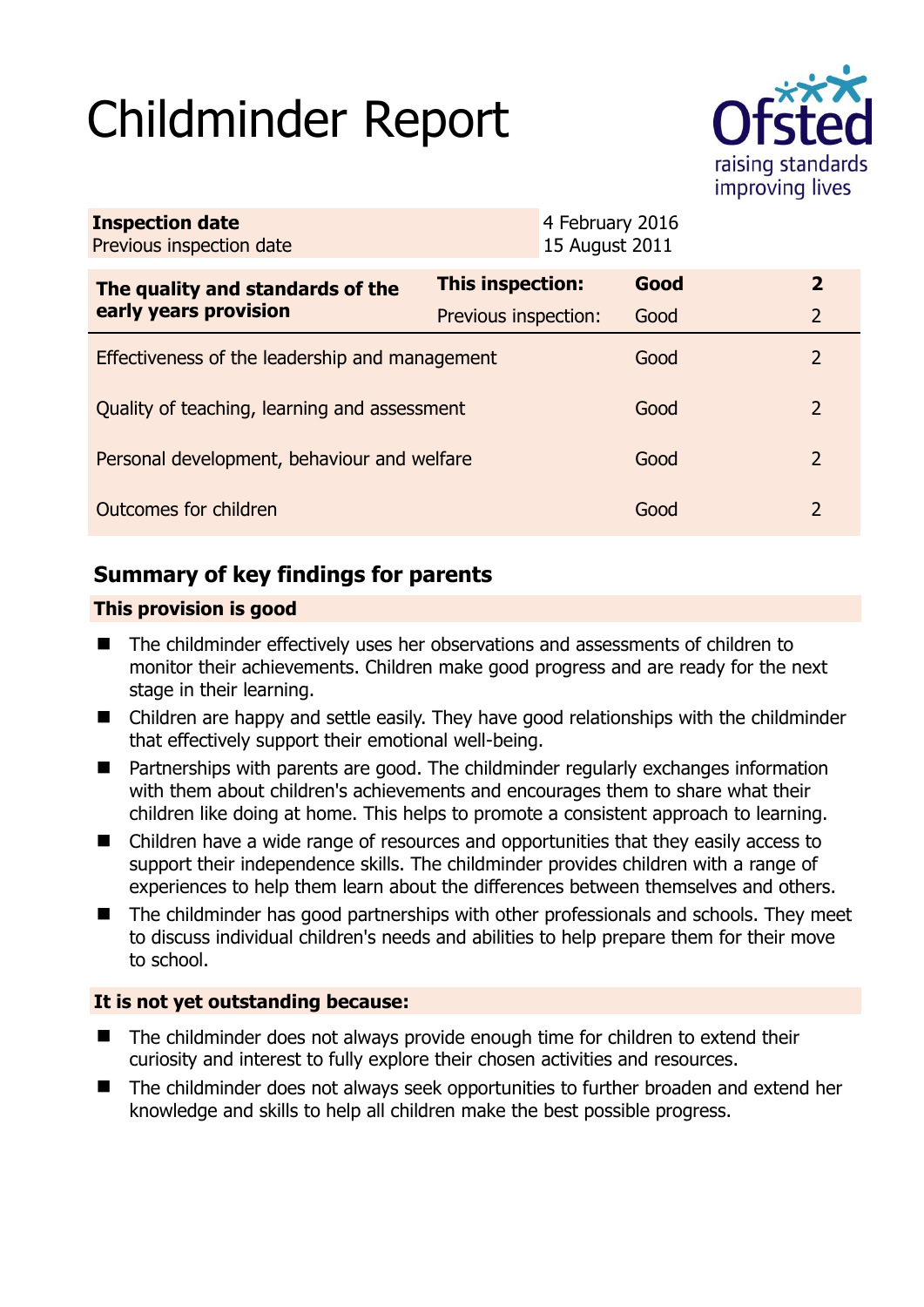## **What the setting needs to do to improve further**

#### **To further improve the quality of the early years provision the provider should:**

- $\blacksquare$  strengthen the good teaching further through building on opportunities to develop knowledge and skills to raise outcomes for children
- build further on children's curiosity and interest, allowing them to explore and learn at their own pace.

#### **Inspection activities**

- The inspector observed the childminder and children taking part in activities.
- The inspector held discussions with the childminder.
- The inspector carried out a joint observation with the childminder.
- The inspector took account of the parents' views.
- The inspector looked at children's records, evidence of the childminder's suitability and a range of other documentation.

#### **Inspector**

Anna Fisk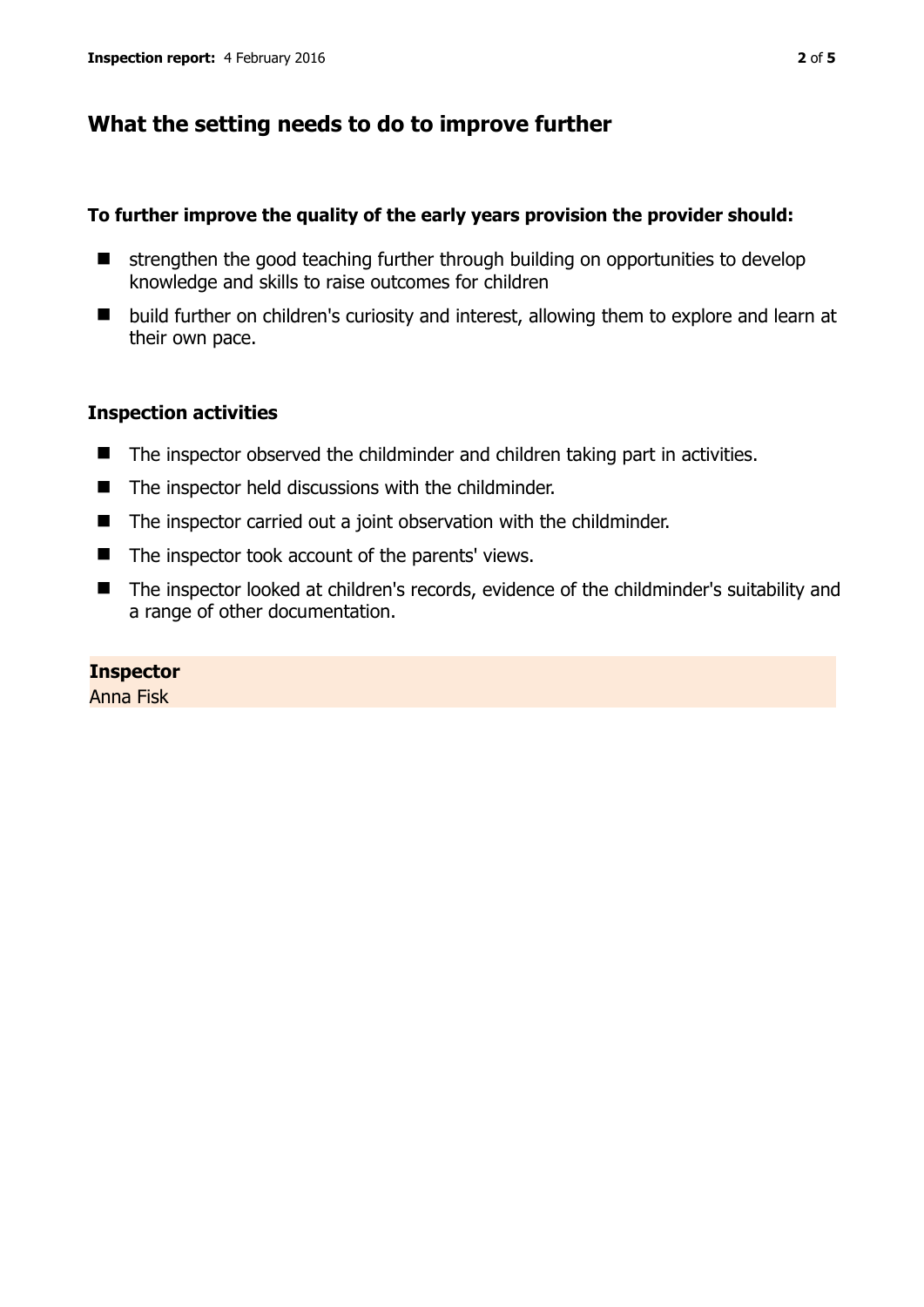## **Inspection findings**

#### **Effectiveness of the leadership and management is good**

The childminder regularly evaluates her practice to identify areas to improve further. For example, she has recently made changes to improve physical play opportunities in the outside play area. The childminder shares information with parents about their children's development and ensures they are involved in their children's learning. She works closely with parents to help children close any gaps in their learning. The childminder shares information with other settings that children attend to promote a shared, consistent approach. Safeguarding is effective. The childminder has a good knowledge of safeguarding issues and knows what to do if she has concerns about the welfare of a child. The childminder regularly checks the suitability of the environment and equipment to minimise potential hazards.

#### **Quality of teaching, learning and assessment is good**

The childminder has a good understanding of the different abilities and interests of the children. For example, she provides relevant resources to extend children's emerging interest in music and rhythm. The childminder provides a welcoming learning environment with a wide range of resources and play opportunities. For example, she makes resources available to children to support their growing physical skills and makes walks fun.

#### **Personal development, behaviour and welfare are good**

Children settle in extremely well. The childminder works closely with the parents to find out what children know and can do when they start. This helps her to provide familiar activities and experiences that are age appropriate. Children receive lots of praise for their accomplishments and develop good levels of confidence in their own abilities. The childminder provides children with daily opportunities to play in the local community. For example, children enjoy visits to the local park. The childminder helps children to learn about the importance of good hygiene. She encourages them to be independent and provides them with healthy snacks.

#### **Outcomes for children are good**

Children are enthusiastic and confident learners. They are happy, settled and confident and develop the skills they need for the next stage of their learning. For example, the childminder constantly talks and sings to babies to help develop their early communication skills. Children behave well and learn to share, take turns and think about the feelings of others. All children make good progress in relation to their starting points.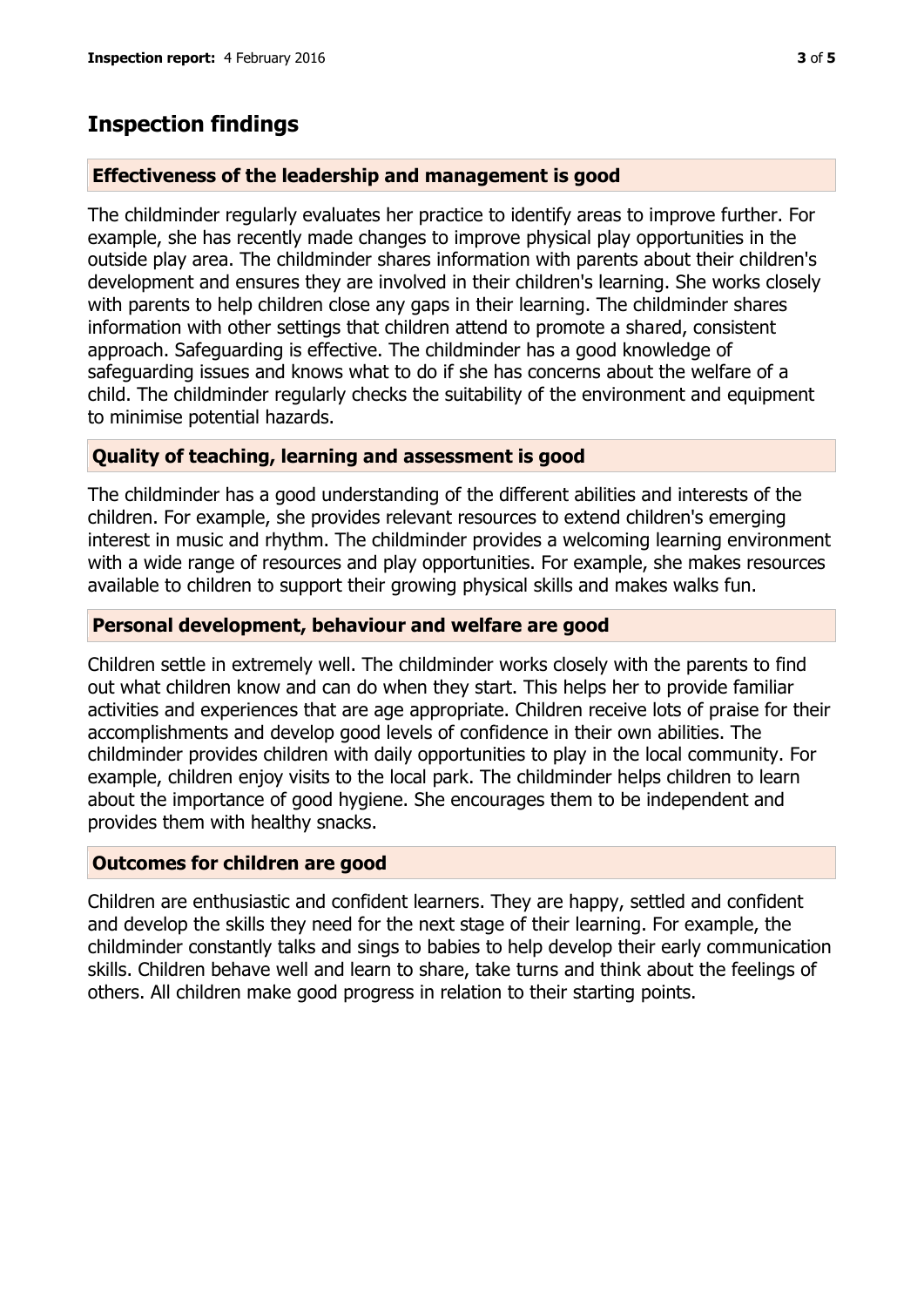# **Setting details**

| Unique reference number       | EY425775                                                                             |  |
|-------------------------------|--------------------------------------------------------------------------------------|--|
| <b>Local authority</b>        | Kent                                                                                 |  |
| <b>Inspection number</b>      | 1012346                                                                              |  |
| <b>Type of provision</b>      | Childminder                                                                          |  |
| Day care type                 | Childminder                                                                          |  |
| <b>Registers</b>              | Early Years Register, Compulsory Childcare<br>Register, Voluntary Childcare Register |  |
| Age range of children         | $0 - 8$                                                                              |  |
| <b>Total number of places</b> | 4                                                                                    |  |
| Number of children on roll    | 4                                                                                    |  |
| <b>Name of provider</b>       |                                                                                      |  |
| Date of previous inspection   | 15 August 2011                                                                       |  |
| <b>Telephone number</b>       |                                                                                      |  |

The childminder registered in 2011. She lives in Ashford, in Kent. The childminder operates from 8am to 6pm all year round.

This inspection was carried out by Ofsted under sections 49 and 50 of the Childcare Act 2006 on the quality and standards of provision that is registered on the Early Years Register. The registered person must ensure that this provision complies with the statutory framework for children's learning, development and care, known as the Early Years Foundation Stage.

Any complaints about the inspection or the report should be made following the procedures set out in the guidance 'Complaints procedure: raising concerns and making complaints about Ofsted', which is available from Ofsted's website: www.gov.uk/government/organisations/ofsted. If you would like Ofsted to send you a copy of the guidance, please telephone 0300 123 4234, or email enquiries@ofsted.gov.uk.